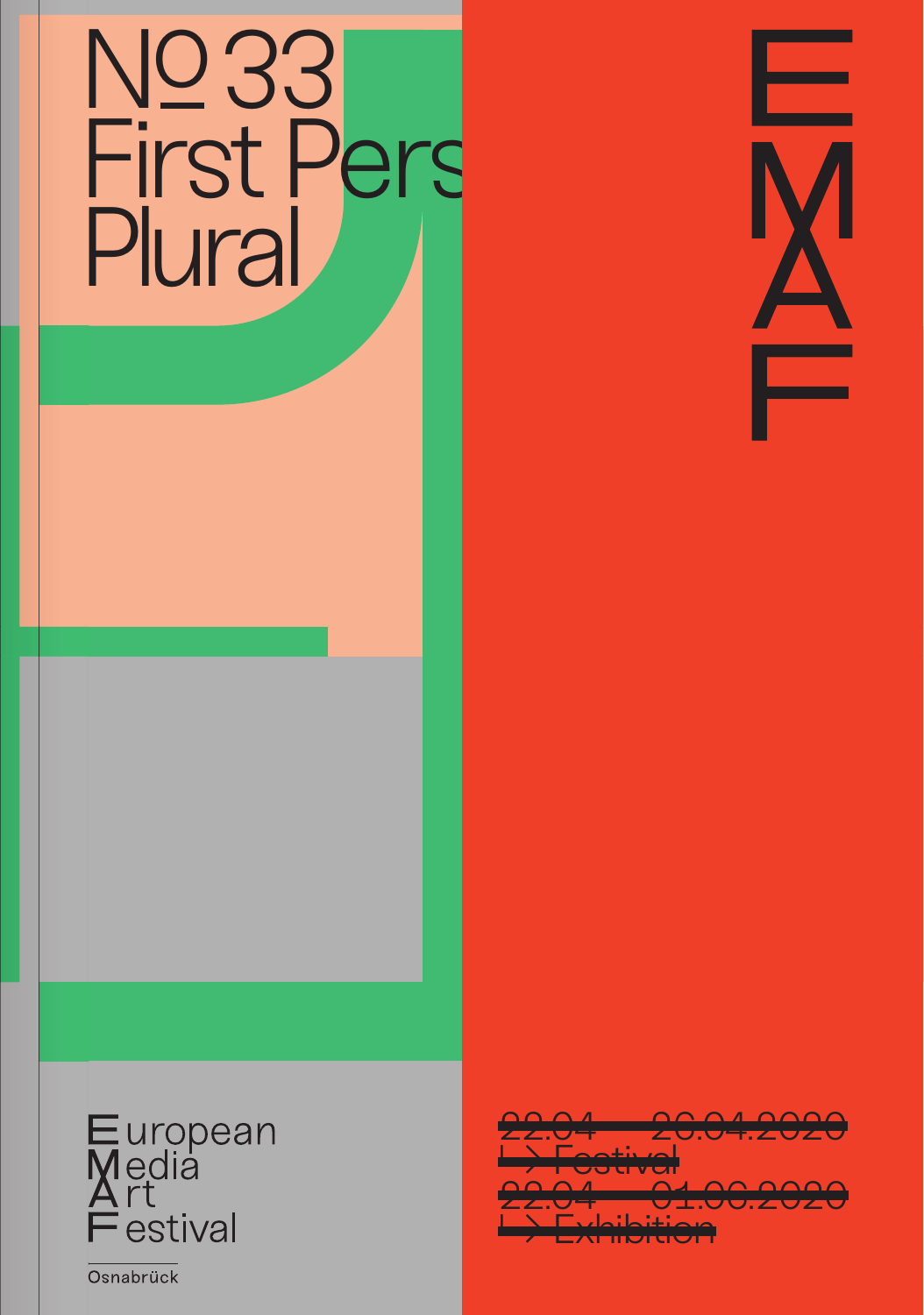**<sup>⟼</sup> DE** Ich, du, er / sie / es, wir, ihr, sie – wer eine neue Sprache lernt, für den oder die ist ein grammatikalisches System unverzichtbar. Dabei können "Ich" und "Du" die gleiche Person sein – je nach Auge des Betrachters. Das EMAF beschäftigt in diesem Jahr die erste Person Plural, das "Wir", das in der Abgrenzung durch sein Gegenüber schnell zum "Ihr" oder durch Außenstehende zum "Sie" werden kann.

First Person Plural – Wie viel "Wir" enthält das "Ich"? Unter diesem Motto sollte Osnabrück Ende April wieder zu einem Treffpunkt für Medienkünstler\*innen aus aller Welt werden, und dann legte die Corona-Pandemie alles öffentliche Leben lahm. Während sich Medienkünstler\*innen und Gäste des Festivals notgedrungen in die eigenen vier Wände zurückgezogen haben, hat sich auch das EMAF dorthin verlegt, mit einem kleinen, aber feinen Programm, das nur ein Auszug aus dem Festivalprogramm ist, das wir für Sie geplant hatten, und das Ihnen vom 22. bis zum 26. April unter streaming.emaf.de kostenlos und öffentlich zur Verfügung steht.

Weil wir Ihnen aber auch nicht vorenthalten wollen, was das EMAF 2020 ursprünglich ausgemacht hätte, finden Sie alle Beiträge hier versammelt, mit Texten, Bildern und Biografien der Künstler\*innen. Dieser Katalog soll ein Nachschlagewerk eines Festivals sein, das es nie gegeben hat, und das aus einem weiteren Grund einmalig ist: Einige der am Festival beteiligte Künstler\*innen haben exklusiv für das EMAF gemalt, geschrieben und gezeichnet, was die Corona-Pandemie und das daraufhin erlahmte öffentliche Leben für sie bedeutet und was es mit ihnen gemacht hat.

Der Niedersächsische Ministerpräsident Stephan Weil hat erneut die Schirmherrschaft über das Festival übernommen – dafür sind wir sehr dankbar. Bedanken möchten wir uns außerdem bei all unseren Unterstützern, Förderern und Sponsoren – besonders bei der nordmedia, der Stadt Osnabrück, dem Auswärtigen Amt, der Stiftung Niedersachsen, der VGH-Stiftung, dem Landschaftsverband Osnabrücker Land e. V. und dem Canada Council for the Arts. Ein großer Dank geht auch an all unsere Partner, die aktuell unter den Auswirkungen der Pandemie zu leiden haben, und auf deren Zusammenarbeit mit uns im kommenden Jahr wir uns schon sehr freuen..

> $\rightarrow$ **EN** I, you, he / she / it, we, you, they − a grammatical system is indispensable for anyone learning a new language. Yet "I" and "you" can be the same person – depending on the eye of the beholder. This year, the EMAF is dealing with the first person plural, the "we", which can quickly become "you" through the demarcation by its counterpart or "they" by third parties.

> First Person Plural – How much "we" does the "I" contain? This was the theme that was to make Osnabrück a meeting place for media artists from all over the world once again at the end of April, and then the Corona pandemic brought all public life to a standstill. While media artists and festival visitors were forced to withdraw into their own four walls, the EMAF also followed suit, with a small but choice programme that is only an excerpt from the festival programme we had planned for you, and which will be available to you free of charge and in public from 22 to 26 April at streaming.emaf.de.

> As we do not want to keep from you what the EMAF 2020 would have originally been, you will find all the contributions collected here, with texts, pictures

and biographies of the artists. This catalogue is to serve as the reference work for a festival that never existed and is unique for another reason: some of the artists involved in the festival have painted, written and drawn exclusively for the EMAF what the Corona pandemic and the ensuing paralysis of public life have meant to them and how it has affected them.

We are most honoured that the Prime Minister of Lower Saxony, Stephan Weil, has once again assumed the festival's patronage. We would also like to thank all our supporters, patrons and sponsors – especially nordmedia, the city of Osnabrück, the Foreign Office, the Stiftung Niedersachsen, the VGH-Stiftung, the Landschaftsverband Osnabrücker Land e. V. and the Canada Council for the Arts. We would also like to thank all our partners who are currently suffering from the effects of the pandemic, and we look forward to their cooperation with us in the coming year.

## THIS IS NOT A FESTIVAL. Wir wünschen Ihnen und Euch viele neue Einblicke und Perspektivwechsel beim Streaming Programm und beim Durchblättern dieses Katalogs zum 33. European Media Art Festival!

THIS IS NOT A FESTIVAL. We wish all of you a wealth of new insights and changes of perspective during the streaming programme and while leafing through this catalogue of the 33rd European Media Art Festival!

 $→$  **Your European Media Art Festival Team**